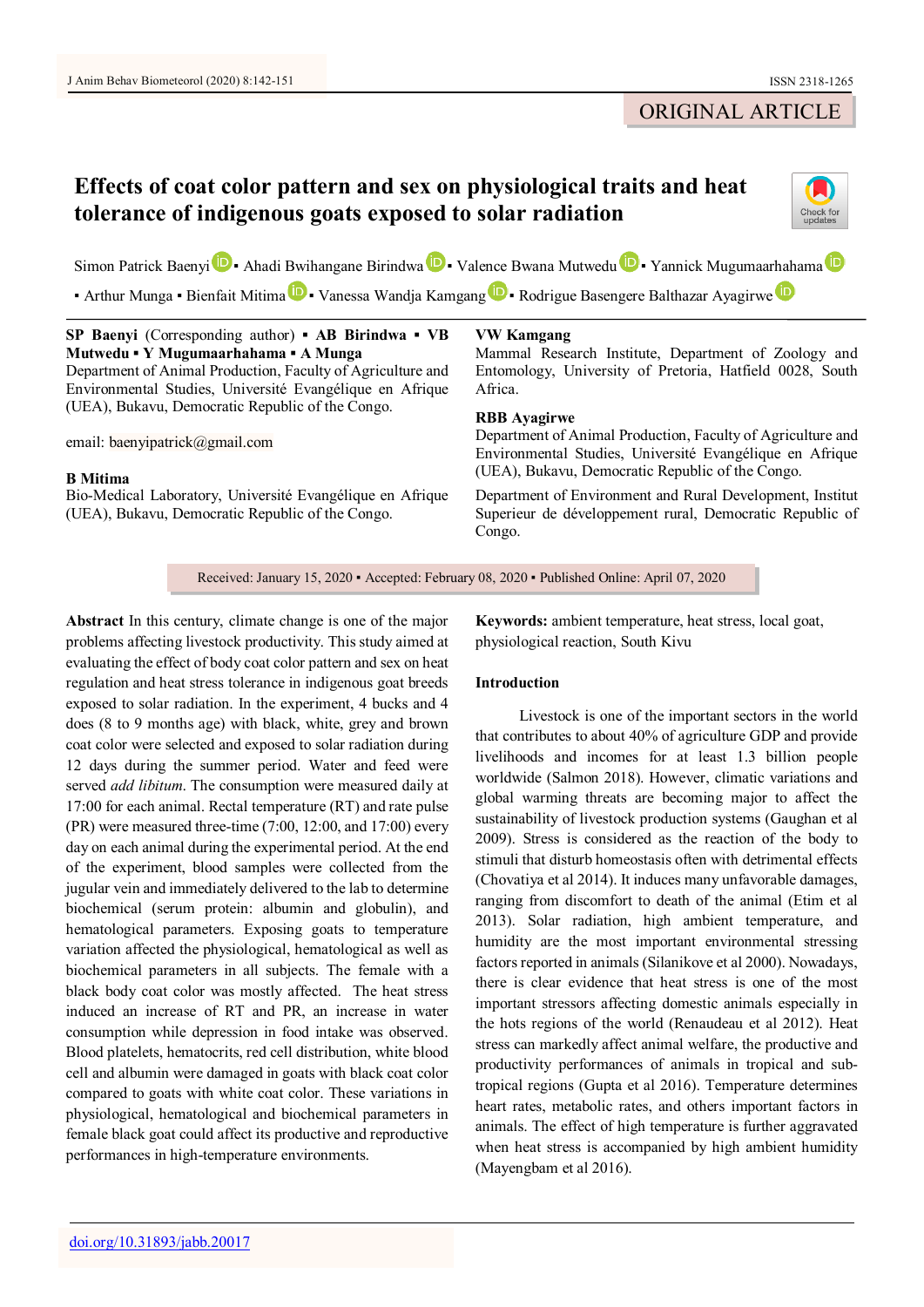Due to their multiple uses (milk production, adaptability in marginal areas and heat tolerance), goats are appreciated by farmers worldwide. Goat is not exigent and can be kept by either women or children. It seems to be the only livestock that fits well for effective utilization in the diverse socio-economic situations of the developing countries. In adverse climatic conditions, they perform well due to their low body mass and small body size, low metabolic requirements, their efficiency of utilization of high fiber forage, their ability to reduce metabolism, and efficiency in water use (Silanikove 1997, 2000). However, the thermal environment is a major factor that negatively affects goat performance (Alam et al 2011). Increased respiration rate and body temperature are the most important signs for heat stress in goat (Alam et al 2011). Excessive heat stress may cause hyperthermia and potentially have several physiological adverse effects on the reproductive functions (Roth et al 2002). It can also reduce meat quality, increase oxidative stress (thereby damaging) as well as enzymatic dysfunction (Davis et al 2001). In the livestock sector, economical losses resulting from the increased rate of animal mortality and the decreased rate of animal performance (Hahn and Mader 1997).

In Ruzizi valley in particular and South- Kivu in general (Democratic Republic of the Congo), the goat is among the most domesticated animals raised in a traditional management contributing to farmers' household incomes (Wasso et al 2018). At the same time, Ruzizi valley is the region in South Kivu that is characterized by high ambient temperature variation (18 and 29 ºC) with a humid and semiarid climate, and a low rainfall less than 500 mm per year. However, there is no information on the thermoregulation responses of goat in this part of Congo. The purposes of this study was to determine the physiological and the biochemical parameters for heat regulation and heat stress tolerance in indigenous goat in Ruzizi valley in South Kivu province.

#### **Materials and Methods**

#### *Study area*

This study was conducted in Ruzizi valley (2º42'24'' latitude South and 29º22' longitude Est.) located in South Kivu in the Eastern part of the Democratic Republic of Congo. It is located between. The Ruzizi valley covers 175 000 ha from which 80 000 ha are located in DRC where 35 000 ha are used for Agriculture, 30 000 for pastures and 15 000 are occupied by wetlands. The altitude varies between 773 m and 1000 m. Sandy-clay and clay-sandy are two types of soil characterizing the area. Ruzizi valley has a tropical climate classified as AW according to the classification of Koppen and Geiger in 2018. The average ambient annual temperature varies between 19 and 29º C and the average annual rainfall less than 550mm. The average annual insolation in the Ruzizi

valley is of the order of 50% of the possible astronomical insolation. The maximum insolation period  $($ >50%) coincides with the dry season (May to October) followed by the minimal insolation (41%) in November and December [\(www.reliefweb.int\)](http://www.reliefweb.int/).

#### *Ethical approval*

The study protocol was approved by the Ethical Committee of the Université Evangélique en Afrique (UEA).

#### *Animals and experimental design*

Eight indigenous adult goats including four males and four females were selected for the experiment. The selected goats were aged 8 - 9 months and were not yet used for reproduction. Bucks and does had almost the same weight (26 to 28 kg). Four experimental groups each with two local goats (male and female) were constituted based on four body coat color types including black, grey, white and brown due to their effect on heat effects in livestock adaptability (Peters et al 1982).

The experimental animals were exposed to solar radiant for 9 hours each day (from 7:00 to 17:00) for 12 consecutive days during the dry season which correspond to the pick of heat observed. All the experimental goats were procured locally and were housed together at the same place for a period of one month in the same conditions (feeding, disease control, housing) for their psychological and physiological acclimatization.

During the day, animals were tied outside in direct contact with solar radiant and during the night they were returned in the house. The animals were clinically healthy and were fed each with 3 kg of *Digitaria spp* (50%) and *Tripsacum spp* (50%) which were selected based on their palatability by the goats and their availability in the study area. The total amount of food consumed was considered as the difference between the weight of the initial quantity distributed to animals and the weight of the quantity not consumed (refusal) each day at the same time (17:00). The quality, quantity, time of forage distribution and refusal measurement were respected for all animals in the different batches. Drinking water was available ad libitum, and each animal received the same quantity daily. At the end of each day, the amount (in liters) of water consumed per animals was determined by measuring the residual of the initial amount.

Physiological parameters (rectal temperature; pulse rate) and ambient temperature were also daily measured three times (7:00, 12:00 and 17:00) using the digital thermometer (TruVcare) introduced at 4 to 5cm into the animal's rectum; while pulse rate was recorded by observing the flank movement of goat and later confirmed by the auscultation method using the stethoscope in recording the number of heart beats per minute (Schleger and Turner 1965).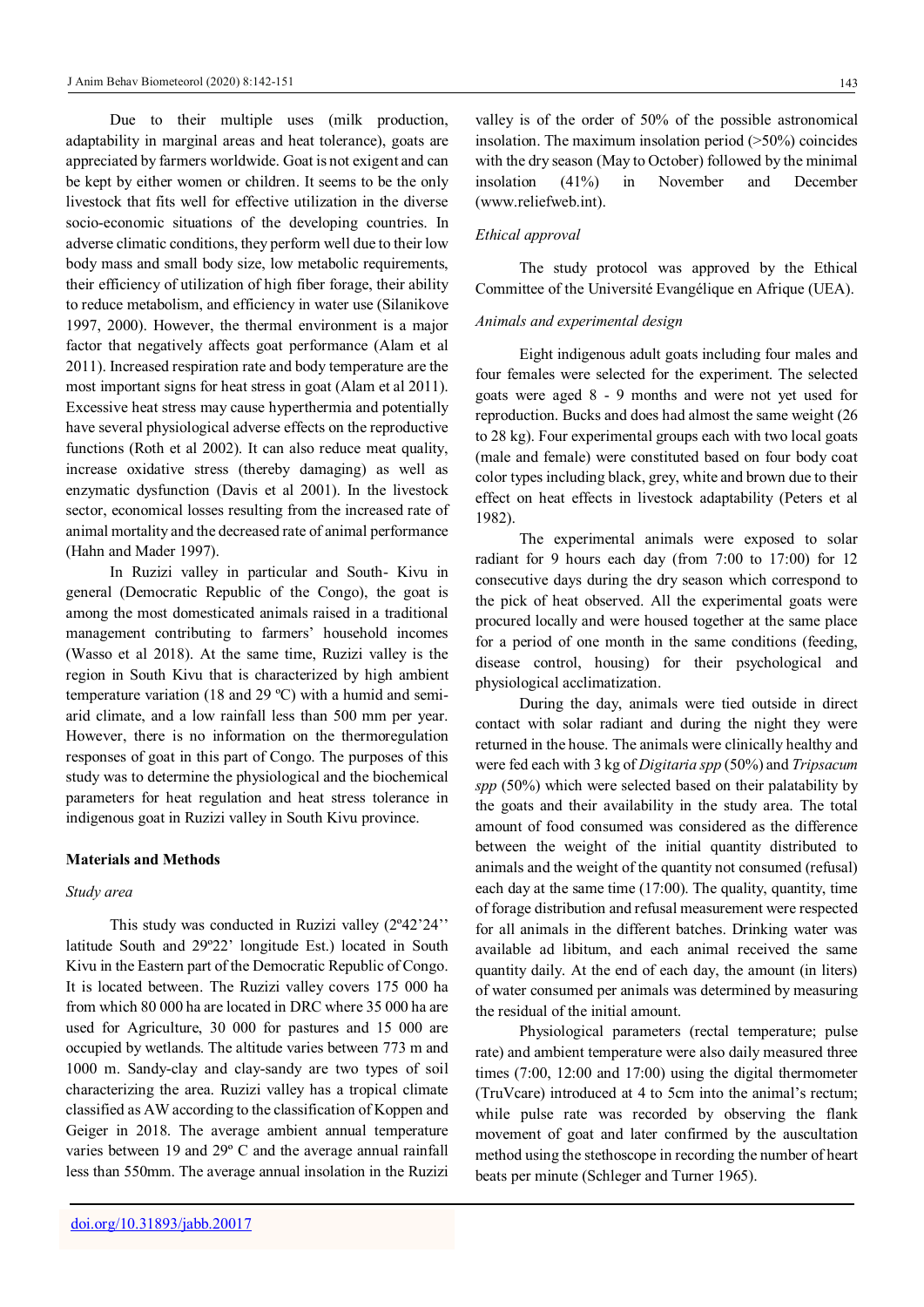#### *Ambient temperature variation during the experiment*

During the study period, the ambient temperature varied proportionally with the time during the day (Figure 1). Average temperature was low in the morning at 7:00 (in between 21 ºC), high in the midday at 12:00 (in between 33.3 ºC) and in between 27 ºC during the evening.

#### *Hematological and biochemical analysis*

On the last day of the experiment, 5ml of blood was quickly collected from jugular vein of immobilized animals using the vacutainer syringes with the help of veterinarian. Half of the blood sample was transferred into a test tube with K3 EDTA anticoagulant for hematological parameters, while the rest was centrifuged at 3000 rpm for 15 min and serum was separated then frozen at -20°C for the evaluation of serum content in albumin and globulin according to methods developed respectively by Kaplan and Glucose (1984); Burtis and Ashwoo (1999). Samples collected into the EDTA tubes were used to determine hematological parameters such as: white blood cell (WBC), red blood cell (RBC), hemoglobin (HGB), hematocrit (HCT), mean corpuscular volume (MCV), mean corpuscular hemoglobin (MCH), red cell distribution (RDW), blood platelets (PLT), mean platelet volume (MPV),

and platelets distribution width (PDW) were analyzed immediately after blood collection using an automated MINDRAY BC 3000 machine. All these analyses were carried out in the hematological laboratory at the "Université Evangélique en Afrique".

#### *Data analysis*

Results are expressed as mean±SD, and treatment effects among experimental groups and controls were assessed using one-way ANOVA. The differences in mean values were compared using the Tukey HSD test at *P* < 0.05. Data analysis was performed using R Console software.

#### **Results**

## *Mean rectal temperature variation during the experimental period*

Mean rectal temperature (RT) variation during the experimental days is shown in Figure 2. The variation of the RT during the 12 days of the experiment followed the same curve fluctuation with a high average recorded at the tenth day.





**Figure 1** Ambient temperature variation during the experimental period for all animals.

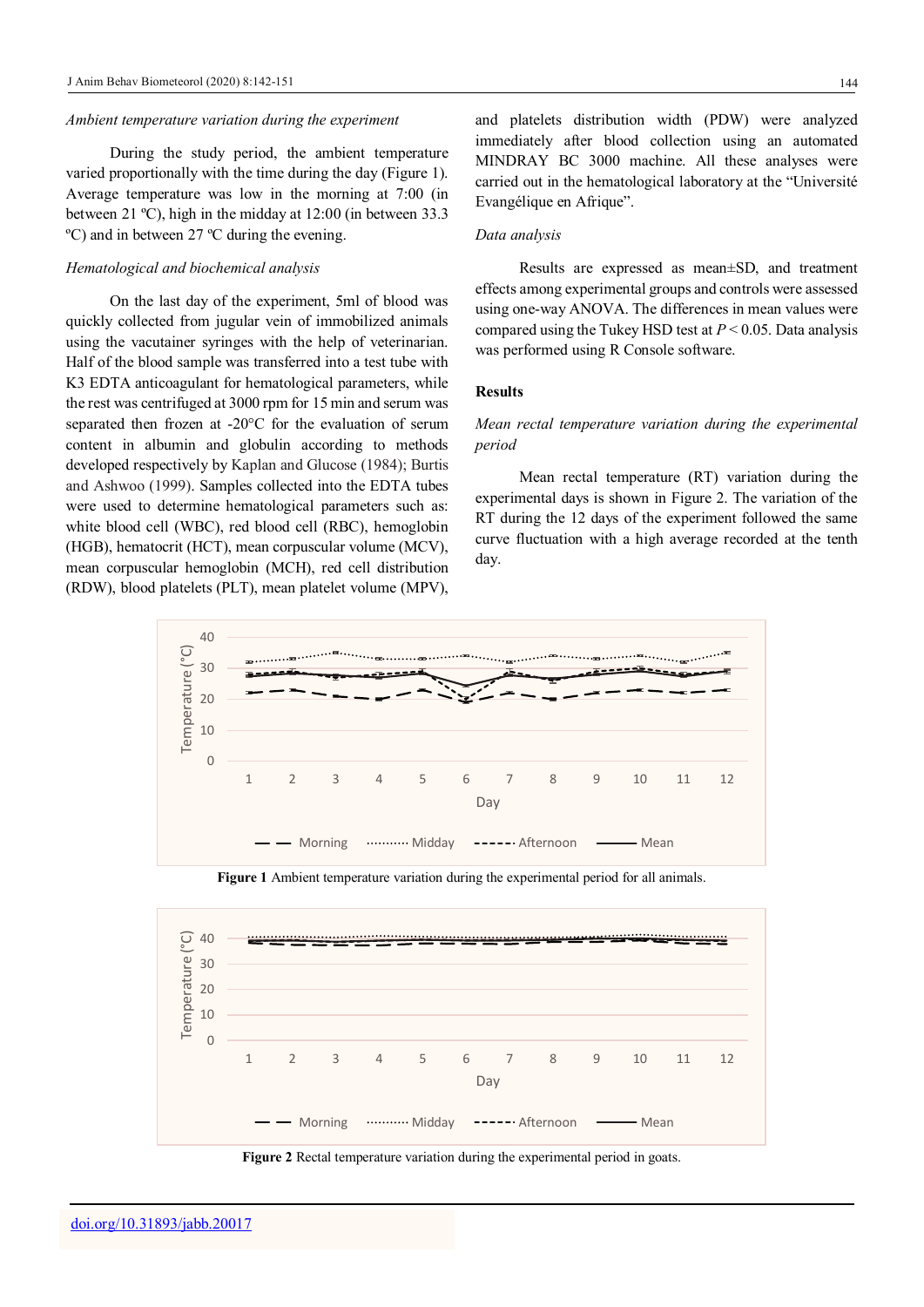#### *Rectal temperature variation according to sex and coat color*

The effects of heat stress on rectal temperature are presented in table 1. Overall RT varied according to the time in the day as well as the animal coat color and sex. Significantly ( $P$ -value = 0.0000) high RT were recorded during the mid-day time at  $12:00$  (40.69 $\pm$ 0.54) in black  $(40.95\pm0.50)$  female goat  $(40.98\pm0.51)$  compared to the lesser temperatures recorded during the morning at 7:00 (38.06±0.74). However, this increase was marked in female goats than in male goat (*P* = 0.0001, 0.000 and 0.0003 at 7:00, 12:00 and 17:00, respectively).

#### *Heat stress and on pulse rate variation*

As observed for the RT, the pulse rate (PR) also varied in all individuals throughout the study period increasing in the mid-day before declining slightly later in the day (Figure 2) (110.46±8.05) in black (111.33±6.74) female goat (116.33±8.94). The lowest values were mostly recorded in white and brown male goats either for the RT or the PR.

| Coat color   | Sex                       | 7:00                           | 12:00                           | 17:00                          |
|--------------|---------------------------|--------------------------------|---------------------------------|--------------------------------|
| Grey         | $\rm F$                   | $38.33 \pm 0.65$ <sup>ab</sup> | $40.82 \pm 0.48$ <sup>ab</sup>  | 39.78±0.59ab                   |
|              | M                         | 37.98±0.73 <sup>ab</sup>       | $40.58 \pm 0.53$ <sup>abc</sup> | 38.97±0.55c                    |
|              | Mean                      | 38.15±0.70 <sup>a</sup>        | 40.70 $\pm$ 0.51 <sup>ab</sup>  | $39.38 \pm 0.69$ <sup>ab</sup> |
| <b>Black</b> | $\boldsymbol{\mathrm{F}}$ | 38.56±0.80 <sup>a</sup>        | 40.98 $\pm$ 0.51 <sup>a</sup>   | 39.86±0.59 <sup>a</sup>        |
|              | M                         | 37.88±0.37 <sup>b</sup>        | 40.92 $\pm$ 0.52 <sup>a</sup>   | 39.35±0.79bc                   |
|              | Mean                      | 38.22±0.70 <sup>a</sup>        | $40.95 \pm 0.50$ <sup>a</sup>   | 39.60±0.73 <sup>a</sup>        |
| White        | $\boldsymbol{\mathrm{F}}$ | 37.99±0.79 <sup>ab</sup>       | $40.57 \pm 0.46$ abc            | $39.27 \pm 0.67$ °             |
|              | M                         | $37.77 \pm 0.74$ <sup>b</sup>  | $40.36 \pm 0.43$ bc             | 38.90±0.90°                    |
|              | Mean                      | 37.88±0.76 <sup>a</sup>        | $40.46 \pm 0.45^b$              | $39.08 \pm 0.80$ <sup>b</sup>  |
| <b>Brown</b> | $\mathbf F$               | $38.00 \pm 0.88$ <sup>ab</sup> | 41.03 $\pm$ 0.49 <sup>a</sup>   | $39.26 \pm 0.60$ c             |
|              | M                         | $37.95 \pm 0.76$ <sup>ab</sup> | $40.26 \pm 0.44$ c              | $39,27 \pm 0,59$ °             |
|              | Mean                      | 37.98±0.80 <sup>a</sup>        | $40.64 \pm 0.60^b$              | 39,26±0,58 <sup>b</sup>        |
| Total mean   |                           | $38,06 \pm 0.74$               | $40.69 \pm 0.54$                | $39.33 \pm 0.72$               |
| $P$ -Value   | Color                     | 0.1983                         | 0.0179                          | 0.0500                         |
|              | Sex                       | 0.0001                         | 0.0000                          | 0.0003                         |
|              | Color*Sex                 | 0.0294                         | 0.0000                          | 0.0683                         |
| <b>LSD</b>   |                           | 0.6510                         | 0.3252                          | 0.4792                         |
| CV(%)        |                           | 0.94                           | 0.58                            | 1.34                           |

## **Table 1** Rectal temperature  $(^{\circ}C)$  variation (mean  $\pm SD$ ).

#### *Heat stress on feed and water consumption*

No significant differences in feed intake and water consumption  $(P < 0.05)$  was observed when considering the type of coat color and sex of the animals (Table 3). However, feed intake as well as water consumption were respectively low and high in black goats when compared to white and brown goats.

#### *Heat stress and hematological parameters variation*

Change in the hematological (Table 4) and biochemical (Table 5) parameters on heat stress response in goats were observed in this study. The sex did not have an effect on the hematological parameters. However, there was significant statistics difference ( $P < 0.05$ ) observed on platelets (PLT), hematocrit (HCT) and Red Cell Distribution (RDW) variation according to the coat color type. The average of PLT and RDW was higher in black goats (204.32±1.12 and 14.24±1.23,

[doi.org/10.31893/jabb.20017](https://doi.org/10.31893/jabb.20017)

respectively) while lower in white goats  $(66.02 \pm 1.03$  and 12.31±1.38, respectively). Inverse scenario was recorded for HCT with a higher average  $(40.10\pm1.08)$  in white goats and the lower (24.45±2.16) in black goats The interaction between coat color type and sex influenced  $(P < 0.05)$  the variation in white blood cell (WBC) which was higher in black female  $(24.20\pm1.13)$  and lower in white male  $(17.55\pm4.74)$ .

## *Heat stress and biochemical (globulin and albumin) parameters variation*

Results in Table 5 revealed a significant difference (*P*  $<$  0.05) in the variation of albumin and globulin in goats according to the coat color type. High average both for albumin and globulin was recorded in white and brown goats while the lower average for the two biochemical parameters were recorded in black goats (30.78 $\pm$ 0.59) and (0.50 $\pm$ 0.08), respectively.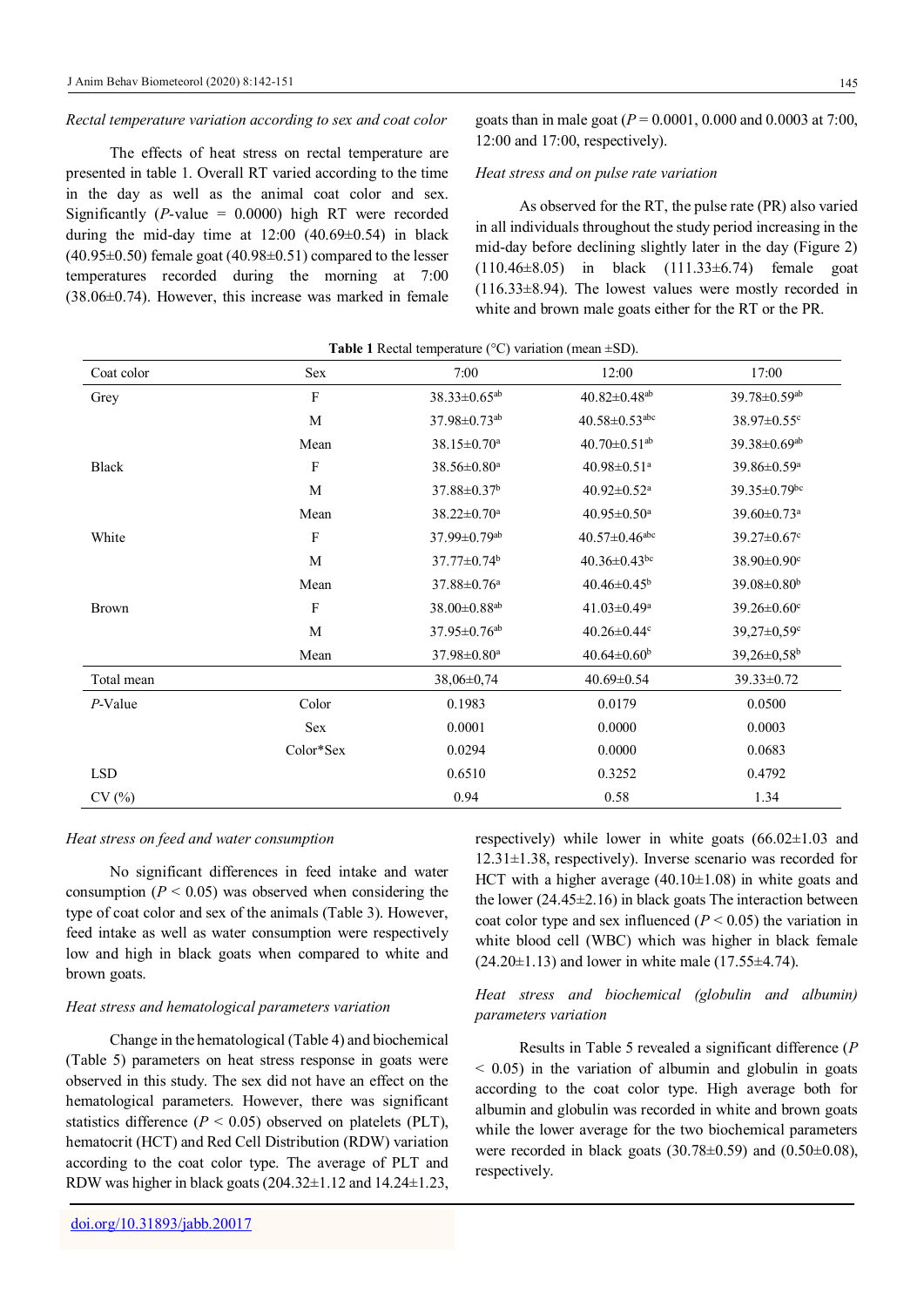### **Discussion**

The amount of radiant heat absorbed by the animal's coat is partly determined by color, length and condition of its hair (Acharya et al 1995). Physiological responses such as rectal temperature and pulse rate were more considered as indicators of physiological adaptability to heat stress (Sanusi et al 2011; Al-Dawood 2017). They were recorded to be high at mid-day compared to the morning and afternoon. This was expected, as the mid-day ambient temperature was very high compare to those of morning and evening. However, the rectal temperature reported in this study remained within the normal reference range (38-41 ºC) for tropical goats (Minka and Ayo 2016).

The highest rectal temperature and pulse rate were recorded in black goats followed by grey goat and brown goat. These results are in accordance to the findings of Okourwa (2015). This implies that the highest rectal temperature observed for black goats was due to the absorption of solar radiation by the dark pigmentation (Okourwa 2015) while light coat colors such as white, grey and brown have an impact on the radiant heat loss exerting its effects on body weight and other productive adaptability factors in livestock species

(Peters et al 1982). The rectal temperature is recognized as an important measure of physiological status as well as ideal indicator for assessment of stress in animals (Lefcourt et al 1986). A rise of less than 1°C in rectal temperature, as reported in this study, is enough to reduce performance in most livestock species (McDowell 1976). The increase in pulse rate following animal coat characteristics was also reported by Okourwa (2015) in sheep with black coat color (87.49 beats/min) than the sheep with light brown coat color (79.00 beats/min). This increase in pulse rate may be due to vasodilatation of skin capillary bed and consequently increase in blood flow to body surface areas to facilitate heat dissipation (Wojtas et al 2014). The high pulse rate observed in goat with black coat color could probably due to highest rectal temperature associated with the black coat which could exceeds the comfort zone, thereby resulting in redistribution of blood to peripheral tissue during heat exposure (Al-Haidary et al 2012). Considering the sex for all goats with different body coat color type, the females were more affected by the heat stress than bucks ( $P < 0.05$ ). These results are similar to the findings of Acharya et al (1995) in goats reared in the hot tropic.

|              | <b>EXECUTE:</b> Execut of solar radiation on the pulse rate (beats/minute) variation (mean $\pm$ 3D). |                                 |                                 |                                |
|--------------|-------------------------------------------------------------------------------------------------------|---------------------------------|---------------------------------|--------------------------------|
| Coat color   | Sex                                                                                                   | 7:00                            | 12:00                           | 17:00                          |
| Grew         | $\rm F$                                                                                               | $91.00 \pm 10.39^{ab}$          | $114.33 \pm 6.71$ <sup>a</sup>  | $101.33 \pm 7.10^a$            |
|              | M                                                                                                     | 88.33±6.92 <sup>ab</sup>        | $108.33 \pm 5.52$ <sup>ab</sup> | 99.33±6.11 <sup>b</sup>        |
|              | Mean                                                                                                  | $89.67 \pm 8.74$ <sup>ab</sup>  | 111.33±6.74 <sup>a</sup>        | $100.33 \pm 6.56^a$            |
| <b>Black</b> | $\boldsymbol{\mathrm{F}}$                                                                             | 94.00±7.72 <sup>a</sup>         | 116.33±8.94 <sup>a</sup>        | 103.00±9.36 <sup>a</sup>       |
|              | $\mathbf M$                                                                                           | 89.00±8.88 <sup>ab</sup>        | 112.00±9.03ab                   | $100.00 \pm 10.09^a$           |
|              | Mean                                                                                                  | $91.50 \pm 8.53$ <sup>a</sup>   | $114.17 \pm 9.06^a$             | $101.50 \pm 9.64$ <sup>a</sup> |
| White        | $\rm F$                                                                                               | $86.67 \pm 11.61$ <sup>ab</sup> | $107.00 \pm 7.06$ <sup>ab</sup> | $103.67 \pm 5.52$ <sup>a</sup> |
|              | M                                                                                                     | $83.67 \pm 11.75^b$             | $104.33 \pm 6.92^b$             | $98.67 \pm 5.21^b$             |
|              | Mean                                                                                                  | $85.17 \pm 11.53$ <sup>b</sup>  | $105.67 \pm 6.97$ <sup>b</sup>  | $101.17 \pm 5.84$ <sup>a</sup> |
| <b>Brown</b> | $\rm F$                                                                                               | $87.33 \pm 10.21$ <sup>ab</sup> | $111.67 \pm 6.26$ <sup>ab</sup> | $98.33 \pm 4.96^a$             |
|              | M                                                                                                     | 84.33±8.94 <sup>ab</sup>        | $109.67 \pm 8.26$ <sup>ab</sup> | $93.00 \pm 10.67$ <sup>a</sup> |
|              | Mean                                                                                                  | $85.83 \pm 9.51^b$              | $110.67 \pm 7.24$ <sup>ab</sup> | $95.67 \pm 8.58$ <sup>b</sup>  |
| Total mean   |                                                                                                       | $88.04 \pm 9.86$                | $110.46 \pm 8.05$               | $99.67 \pm 8.04$               |
| $P$ -value   | Color                                                                                                 | 0.0954                          | 0.0182                          | 0.0555                         |
|              | Sex                                                                                                   | 0.0556                          | 0.0001                          | 0.0035                         |
|              | Color*Sex                                                                                             | 0.0360                          | 0.3999                          | 0.7444                         |
| <b>LSD</b>   |                                                                                                       | 6.4032                          | 5.7790                          | 5.8595                         |
| CV(%)        |                                                                                                       | 5.42                            | 3.97                            | 6.11                           |

| <b>Table 2</b> Effect of solar radiation on the pulse rate (beats/minute) variation (mean $\pm$ SD). |  |  |
|------------------------------------------------------------------------------------------------------|--|--|
|------------------------------------------------------------------------------------------------------|--|--|

It has been noticed that the interaction between heat stress and nutrition could be marked by the reduction in feed intake which can be associated with the higher water consumption frequency (Valente et al 2015). In addition, heat

stressed animals reduce their feed intake and slow down their basal metabolism causing hypo-function of thyroid gland in order to prevent the additional metabolic heat production (McManus et al 2009). These results are different with the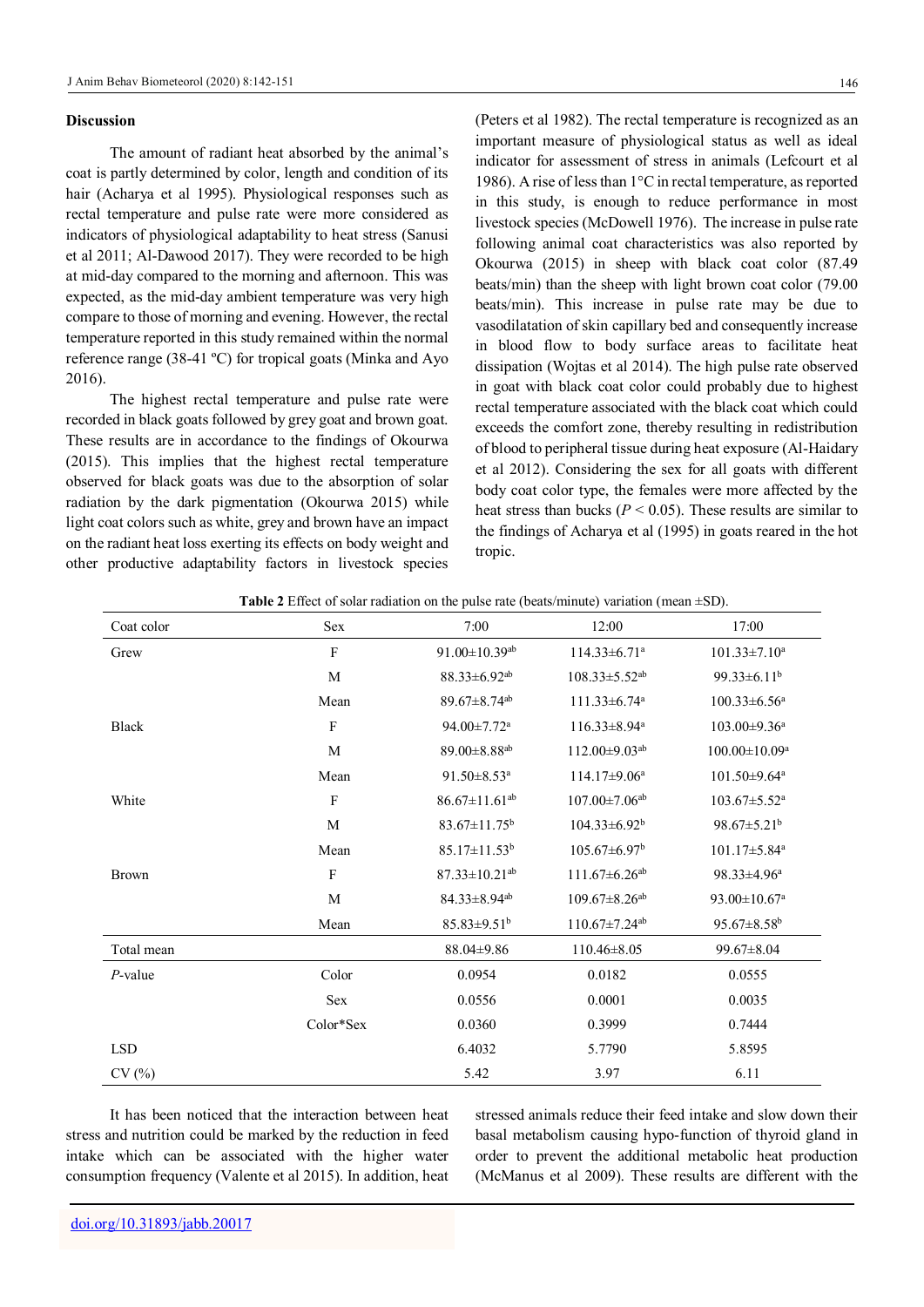147

findings of Acharya et al (1995), McManus et al (2009), Salama et al (2014), Bagath et al (2017), Darcan and Silanikove (2018). However, black goats seem to have a lowest food intake and a highest water consumption. As these animals had the highest rectal temperature and pulse rate, these findings can be explained by the fact where the feed intake is an adaptive response of the animal to reduce metabolic heat because the heat increment of feeding is an important source of heat production. Since heat stress increment from voluntary activity, rumen fermentation, feed digestion, nutrient absorption and metabolism are reduced when feed intake is less, then not as much heat needs to be dissipated by the animals (Lu 1989). However, the productive performances such as growth, milk yield and reproduction are

also reduced because the nutrient supply is below requirements for production (Gupta and Mondal 2019).

Several phenotypic and genotypic traits, which can a rise over generations through slow modifications as goats adapt to environmental challenges, can impact with the adaptive potential to goats in harsh environmental conditions. The adaptive process can be expanded to include reproductive, productive, Neuro-endocrine, physiological, behavioral, hematological and biochemical responses which combine to promote survival in a specific environment (Rojas-Downing et al 2017). Several factors such as species, breed, sex, age, nutrition, diseases, physiological stage and seasonal variations can affect the pattern of hematological values (Bhat et al 2011; Al-Eissa et al 2012).

| Table 3 Effect of heat stress on feed and water consumption (mean $\pm$ SD). |  |  |  |
|------------------------------------------------------------------------------|--|--|--|
|------------------------------------------------------------------------------|--|--|--|

| Coat color   | Sex         | Feed consumption  | Water consumption |  |
|--------------|-------------|-------------------|-------------------|--|
|              |             | (g/animal/12days) | (ml)              |  |
| Grey         | $\mathbf F$ | 2087.50±140.01    | 2437.50±113.07    |  |
|              | M           | 2095.83±132.22    | 2520.83±167.14    |  |
|              | Mean        | 2091.67±133.24    | 2479.17±145.90    |  |
| <b>Black</b> | $\rm F$     | 2037.50±111.04    | 2604.17±167.14    |  |
|              | M           | 2050.00±156.67    | 2562.50±155.40    |  |
|              | Mean        | 2043.75±132.95    | 2583.33±159.26    |  |
| White        | $\rm F$     | 2087.50±156.85    | 2541.67±208.71    |  |
|              | M           | 2112.50±122.71    | 2520.83±167.14    |  |
|              | Mean        | 2100.00±138.31    | 2531.25±185.22    |  |
| <b>Brown</b> | $\rm F$     | 2079.17±143.75    | 2583.33±162.83    |  |
|              | M           | 2108.33±97.31     | 2583.33±162.83    |  |
|              | Mean        | 2093.75±120.97    | 2583.33±159.26    |  |
| Total mean   |             | 2082.29±131.39    | 2544.27±166.21    |  |
| $P$ -value   | Color       | 0.2127            | 0.1055            |  |
|              | Sex         | 0.4774            | 0.8726            |  |
|              | Color*Sex   | 0.9153            | 0.5457            |  |
| <b>LSD</b>   |             | 82.996            | 133.38            |  |
| CV(%)        |             | 4.79              | 6.22              |  |

An understanding of hematological characteristics is an important tool that can be used as a sensitive index to monitor health status and physiological changes in farm animals. In this study PLT, HCT and RDW were varying according to the coat color type. WBC varied according to the interaction between coat color type and sex. PLTs are source

of phospholipid, which is needed for the interaction of coagulation factors to form a fibrin clot (Singh et al 2010). RDW width is a major indicator of heterogeneity in the size of RBCs and PLT, respectively. It is a more specific indicator of PLT activation since it is not elevated during single PLT distention caused by PLT swelling (Vagdatli et al 2010).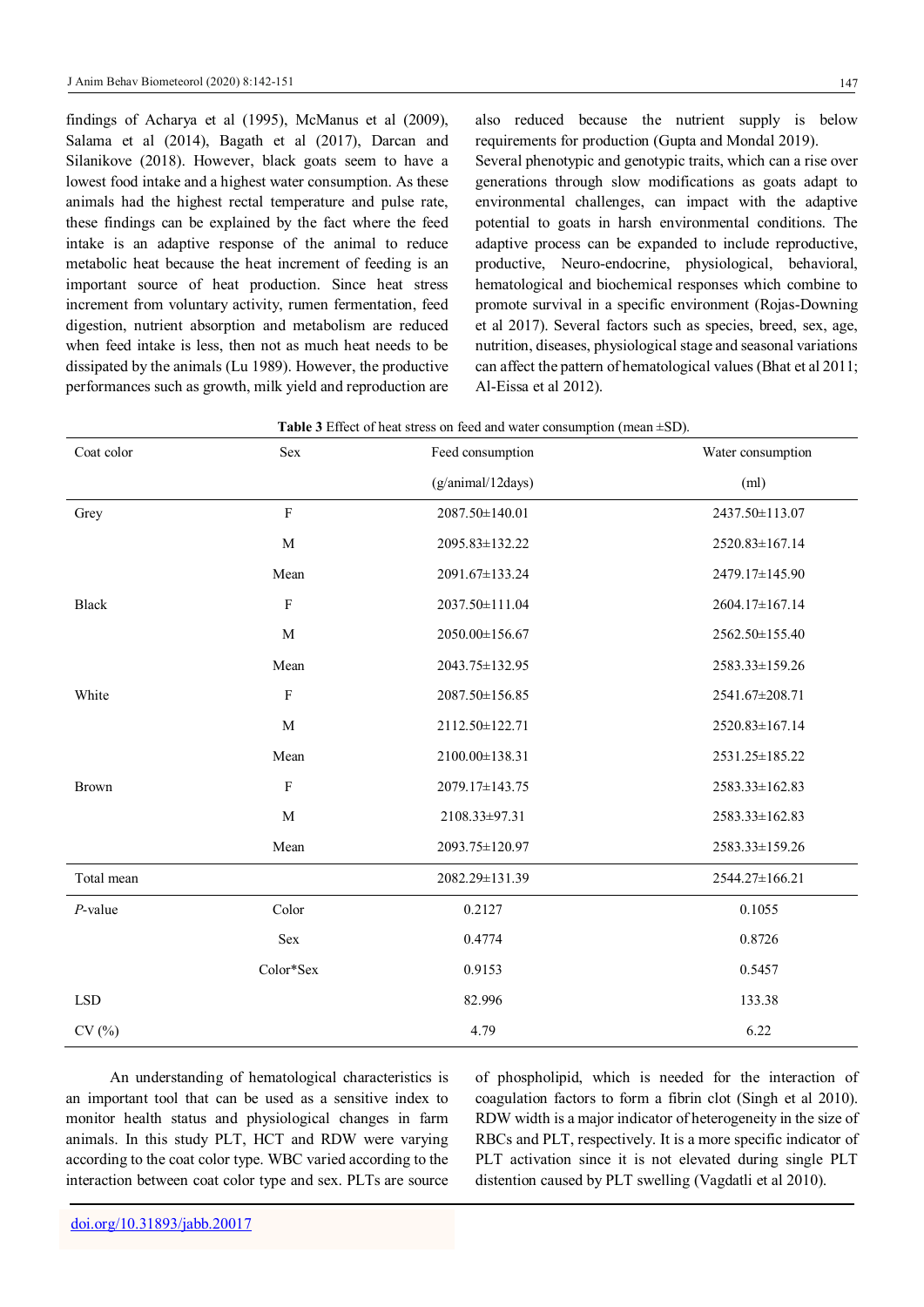| Coat<br>color | Sex                       | PLT $(\#)$                     | MPV(fL)         | HCT(%)                         | MCV(f)           | MCH<br>(picogram) | $RDW$ $(\% )$                 | PDW $(\% )$     | WBC (µl)                       | HGB (%)         | RBC $(10^6$ /ml) |
|---------------|---------------------------|--------------------------------|-----------------|--------------------------------|------------------|-------------------|-------------------------------|-----------------|--------------------------------|-----------------|------------------|
| White         | F                         | $66.06 \pm 1.34$ <sup>d</sup>  | $0.44 \pm 0.62$ | 39.98±1.23 <sup>a</sup>        | $20.17 \pm 0.11$ | $3.20 \pm 1.42$   | $12.58 \pm 1.9$ <sup>bc</sup> | $7.80 \pm 1.56$ | $22.85 \pm 0.07$ <sup>a</sup>  | $7.90 \pm 0.14$ | $1.06 \pm 0.08$  |
|               | M                         | $65.98 \pm 1.17$ <sup>d</sup>  | $0.11 \pm 0.15$ | $40.21 \pm 1.40^a$             | $11.15 \pm 12.6$ | $3.12 \pm 1.44$   | $12.05 \pm 1.3$ <sup>c</sup>  | $7.32 \pm 1.16$ | $17.55 \pm 4.74$ <sup>b</sup>  | $7.70 \pm 3.39$ | $0.81 \pm 0.15$  |
|               | Mean                      | $66.02 \pm 1.03$               | $0.27 \pm 0.42$ | $40.10 \pm 1.08$               | $15.66 \pm 8.98$ | $3.16 \pm 1.17$   | $12.31 \pm 1.38$              | $7.56 \pm 1.15$ | $20.20 \pm 7.07$ <sup>a</sup>  | $7.65 \pm 1.08$ | $0.93 \pm 0.18$  |
| Grey          | $\boldsymbol{\mathrm{F}}$ | $168.39 \pm 1.71$ <sup>b</sup> | $0.52 \pm 0.74$ | $25.39 \pm 1.65$ <sup>cd</sup> | $21.50 \pm 1.41$ | $3.50 \pm 1.36$   | $13.17 \pm 1.5^{\rm b}$       | $8.16 \pm 1.46$ | 23.95±2.47ab                   | $9.25 \pm 1.06$ | $3.09 \pm 1.20$  |
|               | M                         | $167.04 \pm 0.23$ <sup>b</sup> | $0.42 \pm 0.59$ | $26.62 \pm 2.83$ °             | $21.16 \pm 1.33$ | $3.31 \pm 1.27$   | $13.17 \pm 1.4^{\circ}$       | $8.16 \pm 1.35$ | $22.45 \pm 0.07$ <sup>ab</sup> | $7.85 \pm 0.78$ | $1.44 \pm 0.73$  |
|               | Mean                      | $167.72 \pm 1.27$              | $0.47 \pm 0.55$ | $26.00 \pm 2.02$               | $21.33 \pm 1.14$ | $3.40 \pm 1.08$   | $13.17 \pm 1.17$              | $8.16 \pm 1.15$ | $23.2 \pm 1.25^a$              | $8.55 \pm 1.11$ | $2.26 \pm 1.25$  |
| <b>Black</b>  | $\mathbf{F}$              | 204.68±1.45 <sup>a</sup>       | $0.80 \pm 1.13$ | $24.20 \pm 2.40$ <sup>d</sup>  | $22.26 \pm 1.53$ | $3.53 \pm 1.85$   | $14.31 \pm 1.5^a$             | $8.40 \pm 0.85$ | $24.20 \pm 1.13$ <sup>a</sup>  | $9.95 \pm 0.49$ | $3.58 \pm 3.05$  |
|               | M                         | 203.97±1.07ª                   | $0.61 \pm 0.86$ | $24.70 \pm 2.83$ <sup>cd</sup> | $22.25 \pm 1.34$ | $3.31 \pm 1.14$   | $14.17 \pm 1.5^a$             | $8.14 \pm 1.29$ | $22.35 \pm 0.07$ <sup>a</sup>  | $8.95 \pm 0.64$ | $1.15 \pm 0.19$  |
|               | Mean                      | $204.32 \pm 1.12$              | $0.71 \pm 0.83$ | $24.45 \pm 2.16$               | $22.26 \pm 1.17$ | $3.42 \pm 1.26$   | $14.24 \pm 1.23$              | $8.27 \pm 0.90$ | $23.27 \pm 1.67$ <sup>a</sup>  | $9.45 \pm 0.74$ | $2.36 \pm 2.26$  |
| Brown         | $\mathbf{F}$              | $156.35 \pm 0.92$ <sup>c</sup> | $0.47 \pm 0.66$ | $34.25 \pm 1.76$ <sup>b</sup>  | $20.67 \pm 1.45$ | $3.49 \pm 1.48$   | $12.66 \pm 1.6$ <sup>bc</sup> | $8.14 \pm 1.41$ | $22.33 \pm 2.23$ <sup>a</sup>  | $8.36 \pm 1.38$ | $1.15 \pm 0.25$  |
|               | M                         | $155.55 \pm 0.64$ c            | $0.30 \pm 0.42$ | $34.50 \pm 1.41$ <sup>b</sup>  | $20.10 \pm 0.71$ | $3.17 \pm 1.49$   | $12.33 \pm 1.1$ <sup>c</sup>  | $8.10 \pm 1.41$ | 23.68±2.72 <sup>a</sup>        | $7.95 \pm 0.21$ | $0.86 \pm 0.52$  |
|               | Mean                      | 155.95±0.79                    | $0.39 \pm 0.47$ | $34.37 \pm 1.31$               | 20.38±0.99       | $3.33 \pm 1.23$   | 12.49±1.07                    | $8.12 \pm 1.15$ | $23.00 \pm 2.18$ <sup>a</sup>  | $7.80 \pm 1.96$ | $1.00 \pm 0.37$  |
| Total mean    |                           | $148,50 \pm 52,5$              | $0.46 \pm 0.55$ | $8.03 \pm 1.02$                | $31.23 \pm 6.74$ | $19.91 \pm 4.9$   | $3.33 \pm 1.07$               | $13.05 \pm 1.3$ | $21.42 \pm 3.87$               | $8.36 \pm 1.38$ | $1.64 \pm 1.36$  |
| P-value       | Color                     | 0.0000                         | 0.5000          | 0.0003                         | 0.2133           | 0.1281            | 0.0026                        | 0.0661          | 0.3209                         | 0.4926          | 0.2922           |
|               | Sex                       | 0.0570                         | 0.1390          | 0.1392                         | 0.3342           | 0.1835            | 0.1182                        | 0.5811          | 0.0708                         | 0.7088          | 0.7749           |
|               | Color*Sex                 | 0.5217                         | 0.8914          | 0.2869                         | 0.5044           | 0.9176            | 0.5408                        | 0.2449          | 0.0230                         | 0.7329          | 0.3219           |
| LSD           |                           | 1.3169                         | 0.9270          | 0.6665                         | 2.097            | 11.897            | 0.5572                        | 0.6657          | 7.6068                         | 4.1531          | 3.7198           |
| CV(%)         |                           | 0.37                           | 47.42           | 2.65                           | 1.49             | 22.75             | 7.58                          | 1.91            | 8.88                           | 17.89           | 81.76            |

**Table 4** Heat stress and hematological parameters variation (mean  $\pm$  SD).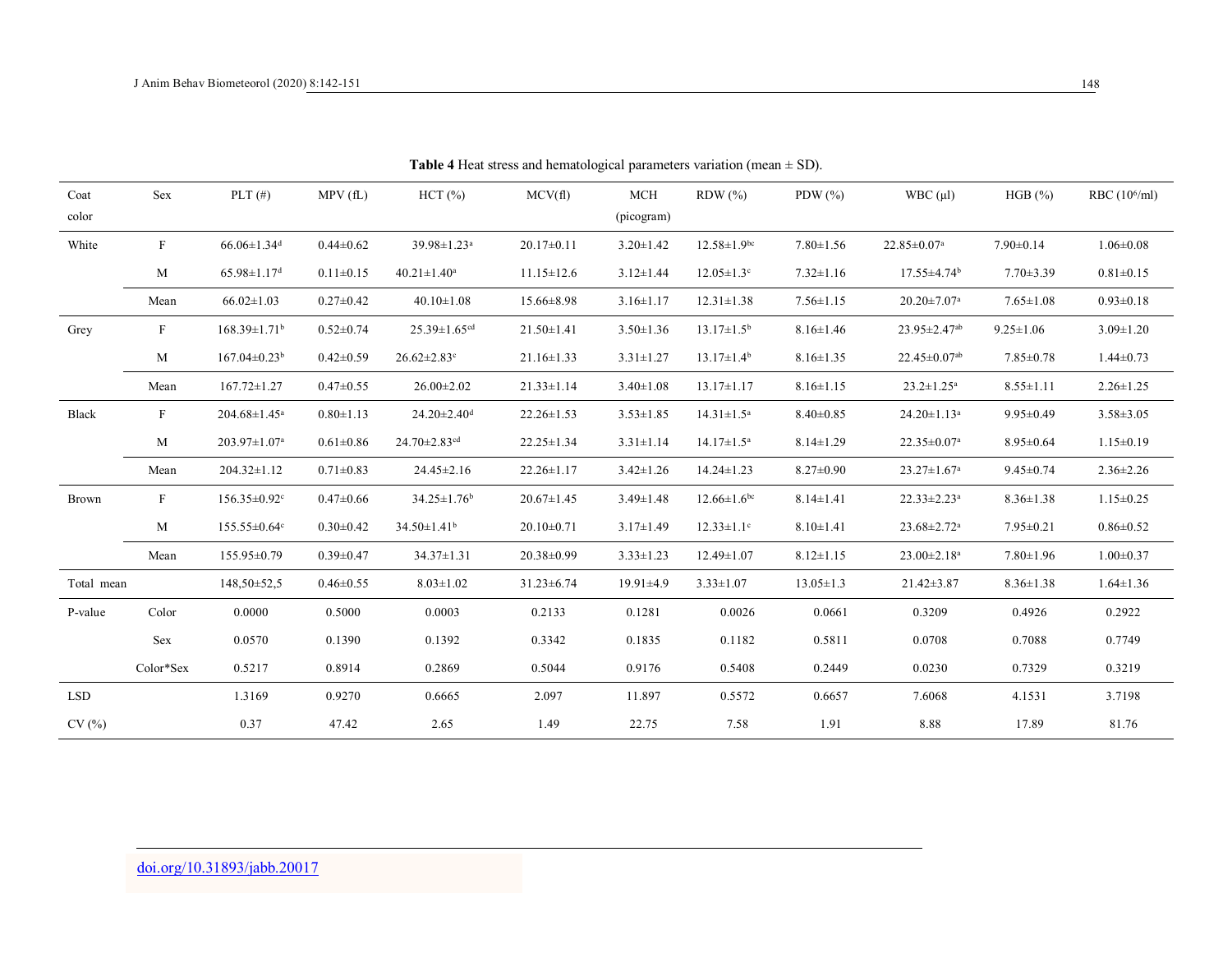| Coat color   | Sex                       | Albumine $(g/l)$              | Glucose $(g/l)$               |
|--------------|---------------------------|-------------------------------|-------------------------------|
| Grey         | $\boldsymbol{\mathrm{F}}$ | $30.60 \pm 0.57$ <sup>d</sup> | $0.45 \pm 0.07$ <sup>bc</sup> |
|              | $\mathbf M$               | $30.95 \pm 0.78$ <sup>d</sup> | $0.55 \pm 0.07$ bc            |
|              | Mean                      | 32.18±0.57°                   | $0.65 \pm 0.13^b$             |
| White        | $\boldsymbol{\mathrm{F}}$ | 33.70±0.99bc                  | $0.60 \pm 0.14$ bcd           |
|              | $\mathbf M$               | 35.40±0.28 <sup>a</sup>       | $0.75 \pm 0.07$ <sup>ab</sup> |
|              | Mean                      | $34.55 \pm 1.15^a$            | $0.68 \pm 0.13^b$             |
| <b>Black</b> | $\boldsymbol{\mathrm{F}}$ | 32.10±0.85 <sup>e</sup>       | $0.65 \pm 0.07$ <sup>d</sup>  |
|              | M                         | $32.25 \pm 0.49$ <sup>e</sup> | $0.65 \pm 0.21$ <sup>cd</sup> |
|              | Mean                      | $30.78 \pm 0.59$ <sup>d</sup> | $0.50 \pm 0.08$ c             |
| <b>Brown</b> | $\boldsymbol{\mathrm{F}}$ | 33.05±0.35 <sup>cd</sup>      | $0.75 \pm 0.07^{\text{ab}}$   |
|              | $\mathbf M$               | 34.60±0.85 <sup>ab</sup>      | $0.85 \pm 0.07$ <sup>a</sup>  |
|              | Mean                      | $33.83 \pm 1.04^b$            | $0.80\pm0.08^{\mathrm{a}}$    |
| Total mean   |                           | $32.83 \pm 1.71$              | $0.66 \pm 0.15$               |
| $P$ -value   | Color                     | 0.0004                        | 0.0117                        |
|              | Sex                       | 0.0268                        | 0.2508                        |
|              | Color*Sex                 | 0.1437                        | 0.1095                        |
| <b>LSD</b>   |                           | 1.0992                        | 0.1534                        |
| CV(%)        |                           | 1.54                          | 8.52                          |

**Table 5** Effect of heat stress on the variation of globulin and albumin (mean  $\pm$ SD).

However, in this study, hematological parameters seem to be most damaged in black coat color goats. According to Ribeiro et al (2018), animals alter hematological parameters to maintain a stable body temperature, i.e., to maintain RT and PR within the limits recommended for this species and they adjust these parameters to survive both food and water shortages as well as high temperatures. This seem to be normal as the black coat color goats were most affected with physiological parameters as well as food and water consumption.

Results of the present study have indicated that glucose and albumin was mostly low in goats with black coat color. These results are similar to those found by Okourwa (2015) in black and light brown West African dwarf male sheep in southern Nigeria. Serum biochemical parameters contribute to the viscosity and maintenance of the normal blood pressure and the physiological states of animals. They are also important in the proper maintenance of the osmotic pressure between the circulating fluid and the fluid in the tissue in order to facilitate the exchange of materials between the blood and cells (Ocak et al 2009). The general low values albumin observed in goats with black coat color could be due to heat shock and increase in blood volume to maintain both homoeothermic peripheral vasodilatation and sweating which subsequently caused low in plasma proteins concentration in serum (Helal et al 2010).

## **Conclusions**

The increase in pulse rate frequency, the decrease in feed intake and the increase in water consumption observed may be considered the main mechanism for control of thermal stressed black goats under the imposed environmental conditions characterized by the high temperature. However, these changes affect negatively hematological and biochemical components that can negatively affect goat production and productivity. Goats with white and brown coat color had shown an impact on the radiant heat loss that could exert its effects on body weight and other productive adaptability factors.

## **Acknowledgements**

Authors acknowledge the Université Evangélique en Afrique for manifold support to this work which was graciously been funded through the University project on improvement of research and teaching quality funded by Pain pour le Monde (Projet A-COD-2018-0383).

## **Conflict of Interest**

The authord declare no conflict of interest.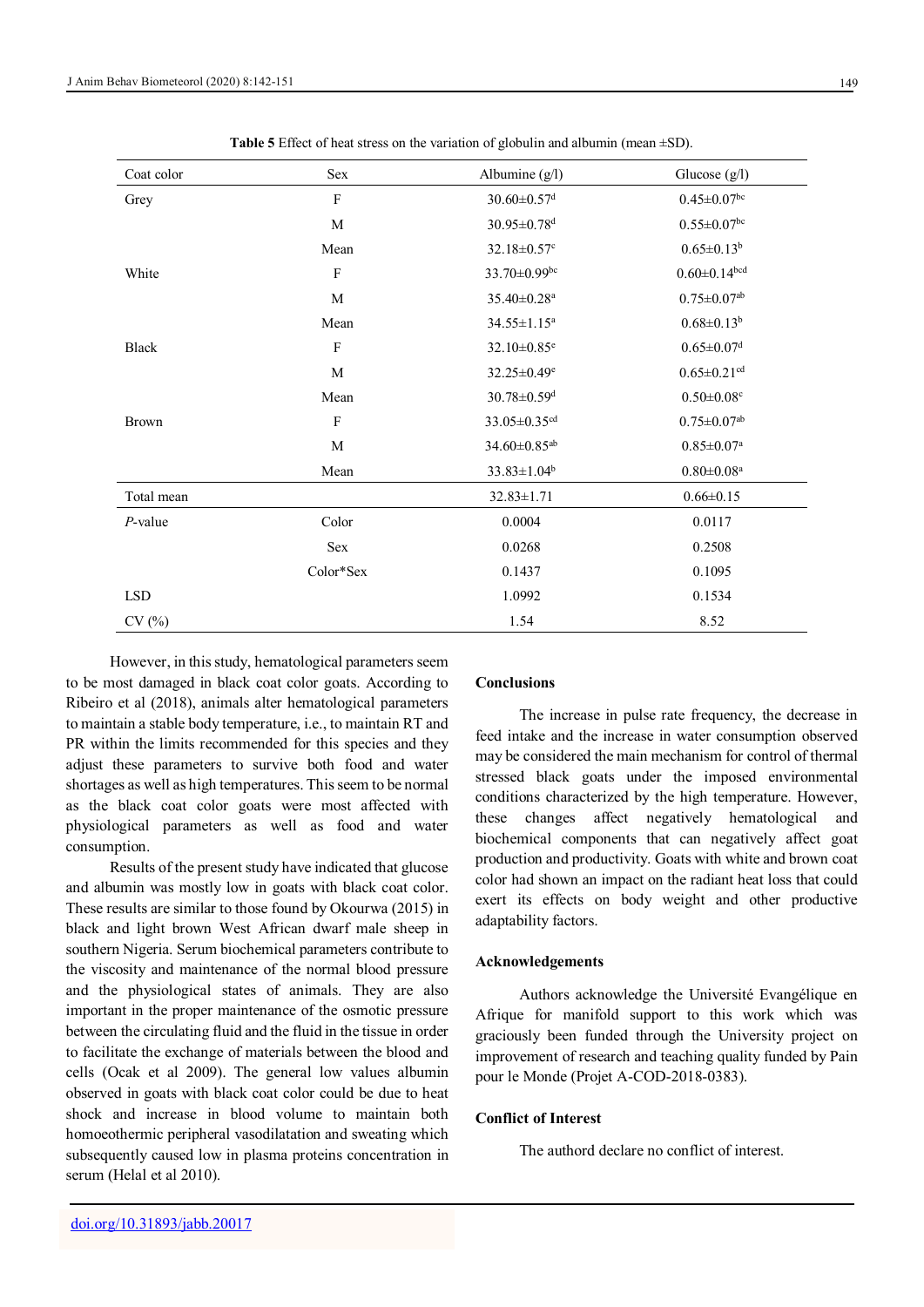#### **References**

Acharya R M, Gupta U D, Sehgal JP, Singh M (1995) Coat characteristics of goats in relation to heat tolerance in the hot tropics. Small Ruminant Research 18:245-248.

Alam, MM, Hashem MA, Rahman MM, Hossain MM, Haque MR, Sobhan Z, Islam MS (2011) Effect of heat stress on behavior, physiological and blood parameters of goat. Progressive Agriculture 22:37-45.

Al-Dawood A (2017) Towards heat stress management in small ruminants–a review. Annals of Animal Science 17:59-88.

Al-Eissa MS, Alkahtani S, Al-Farraj SA, Alarifi SA, Al-Dahmash B, Al-Yahya H (2012) Seasonal variation effects on the composition of blood in Nubian ibex (*Capra nubiana*) in Saudi Arabia. African Journal of Biotechnology 11:1283-1286.

Al-Haidary AA, Aljumaah RS, Alshaikh MA, Abdoun KA, Samara EM, Okab AB, Alfuraiji MM (2012) Thermoregulatory and physiological responses of Najdi Sheep exposed to environmental heat load prevailing in Saudi Arabia. Pakistan Veterinary Journal 32:515-519.

Bhat SA, Mir MUR, Qadri S (2011) Hematological and biochemical parameters of Kashmiri goats in different climatic conditions. International Journal Agro Vet Med Science 5:481-487.

Burtis CA, Ashwood ER (1994) Tietz textbook of clinical chemistry. Amer Assn for Clinical.

Chaidanya K, Soren, NM, Sejian V, BagathM, Manjunathareddy GB, Kurien EK, Varma G, Bhatta R (2017) Impact of heat stress, nutritional stress and combined (heat and nutritional) stresses on rumen associated fermentation characteristics, histopathology and HSP70 gene expression in goats. Journal of Animal Behaviour and Biometeorology 5:36-48.

Chovatiya R, Medzhitov R (2014) Stress, inflammation, and defense of homeostasis. Molecular Cell 54:281-288.

Darcan, NK, Silanikove N (2018) The advantages of goats for future adaptation to Climate Change: A conceptual overview. Small Ruminant Research 163:34-38.

Davis MB, Shaw RG (2001) Range shifts and adaptive responses to Quaternary climate change. Science 292:673-679.

Etim NN, Williams ME, Evans EI, Offiong EEA (2013) Physiological and behavioral responses of farm animals to stress: Implications to animal productivity. American Journal of Advanced Agricultural Research 1:53-61.

Gaughan JB, Ebi KL, Burton I, McGregor GR (2009) Response of domestic animals to climate challenges. In Biometeorology for adaptation to climate variability and change: Springer Berlin: Germany 131-17.

Gupta M, Mondal T (2019) Heat stress and thermoregulatory responses of goats: a review. Biological Rhythm Research 1-27.

Gupta SK, Shinde KP, Lone SA, Thakur A, Kumar N (2016) The potential Impact of heat stress on production and reproduction of dairy animals: Consequences and possible solutions: A Review. International Journal of Science, Environment and Technology 5:903-911.

Hahn GL, Mader TL, (1997) Heat waves in relation to thermoregulation, feeding behavior and mortality of feedlot cattle. In Proceedings, Fifth International Livestock Environment Symposium.

Helal A, Hashem ALS, Abdel-Fattah MS, El-Shaer HM, (2010) Effect of heat stress on coat characteristics and physiological responses of Balady and Damascus goats in Sinai, Egypt. American-Eurasian Journal of Agricultural and Environmental Science 7:60-69.

Kaplan A, Glucose KA (1984) Clin chem The CV Mosby Co. St Louis. Toronto. Princeton 436.

Lefcourt AM, Bitman J, Wood DL, Stroud B (1986) Radio telemetry system for continuously monitoring temperature in cows. Journal of Dairy Science 69:237-242.

Mayengbam P, Tolenkhomba TC, Upadhyay RC (2016) Expression of heat-shock protein 72 mRNA in relation to heart rate variability of Sahiwal and Karan-Fries in different temperature-humidity indices. Veterinary World 9:1051.

Lu CD, (1989) Effect of heat stress on goat production. Small Ruminant Research 2:151-162.

McDowell RE, Hooven NE, Comoers JK (1976) Effect of climate on performance of Holstein in first lactation. Journal of Dairy Science 59:965-973.

McManus C, Paludo GR, Louvandini H, Gugel R, Sasaki LCB, Paiva SR (2009) Heat tolerance in Brazilian sheep: physiological and blood parameters. Tropical Animal Health and Production 41:95-101.

Minka NS, Ayo JO (2016) Effects of cold-dry (Harmattan) and hotdry seasons on daily rhythms of rectal and body surface temperatures in sheep and goats in a natural tropical environment. Journal Circadian Rhythms 14:1-11.

Ocak S, Darcan N, Cankaya S, Inal TC, (2009) Physiological and biochemical responses in German fawn kids subjected to cooling treatments under Mediterranean climate condition. Turkish Journal of Veterinary and Animal Sciences 33:455-461.

Okoruwa MI (2015) Effect of coat characteristics on physiological traits and heat tolerance of West African Dwarf sheep in Southern Nigeria. Open Journal of Animal Sciences 5:351.

Peters KJ, Horst P, Kleinheisterkamp HH (1982) The importance of coat color and coat type as indicators of productive adaptability of beef cattle in a subtropical environment. Tropical Animal Production 7:296-304.

Renaudeau D, Collin A, Yahav S, De Basilio V, Gourdine JL, Collier RJ (2012) Adaptation to hot climate and strategies to alleviate heat stress in livestock production. Animal 6:707-728.

Ribeiro NL, Costa RG, Pimenta Filho EC, Ribeiro MN, Bozzi R (2018) Effects of the dry and the rainy season on endocrine and physiologic profiles of goats in the Brazilian semi-arid region. Italian Journal Animal Science 17:454-461.

Rojas-Downing MM, Nejadhashemi AP, Harrigan T, Woznicki SA (2017) Climate change and livestock: Impacts, adaptation, and mitigation. Climate Risk Management 16:145-163.

Roth Z, Arav A, Braw-Tal R, Bor A, Wolfenson D (2002) Effect of treatment with follicle-stimulating hormone or bovine somatotropin on the quality of oocytes aspirated in the autumn from previously heat-stressed cows. Journal of Dairy Science 85:398-1405.

Salama AAK, Caja G, Hamzaoui S, Badaoui B, Castro-Costa A, Facanha D E, Bozzi R (2014) Different levels of response to heat stress in dairy goats. Small Ruminant Research 121:73-79.

Salmon G (2018) Fact Check 2: Livestock and Economy.

Sanusi AO, Peters SO, Sonibare AO, Ozojie, MO (2011) Effect of coat color on heat stress among West African Dwarf sheep. Nigerian Journal of Animal Production 38:28-36.